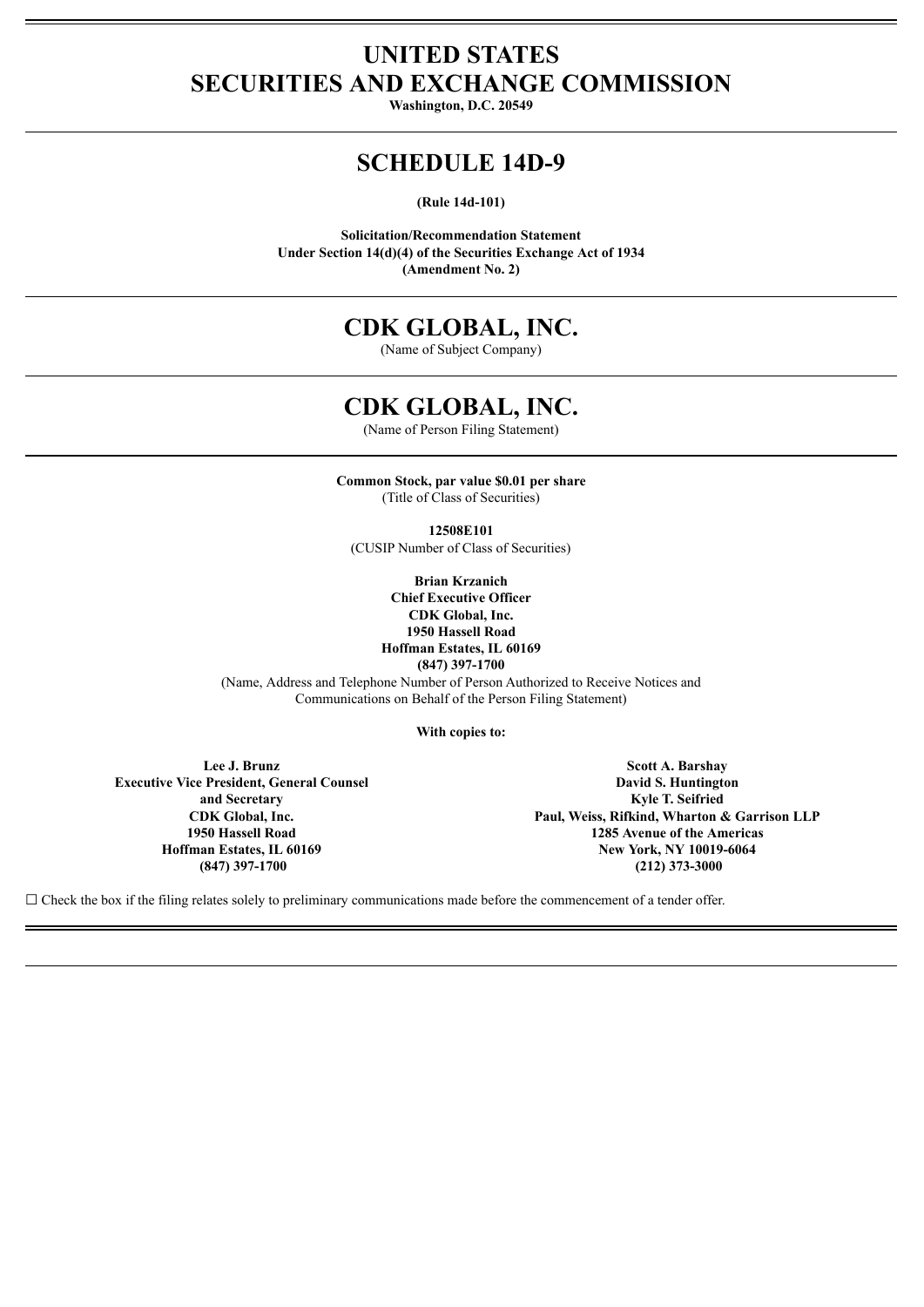#### **EXPLANATORY NOTE**

This Amendment No. 2 (this "*Amendment*") amends and supplements the Solicitation/Recommendation Statement on Schedule 14D-9 previously filed with the U.S. Securities and Exchange Commission (the "*SEC*") on April 22, 2022 (together with the exhibits thereto and as amended or supplemented from time to time, the "*Schedule 14D-9*") by CDK Global, Inc., a Delaware corporation (the "*Company*"). The Schedule 14D-9 relates to the tender offer by Central Merger Sub Inc., a Delaware corporation ("*Purchaser*"), a wholly owned subsidiary of Central Parent LLC, a Delaware limited liability company ("*Parent*"), to purchase any and all of the issued and outstanding shares of common stock, par value \$0.01 per share, of the Company (the "*Shares*") pursuant to the Agreement and Plan of Merger, dated as of April 7, 2022, by and among Parent, Purchaser and the Company (as it may be amended from time to time, the "*Merger Agreement*") at a price of \$54.87 per Share, to the seller in cash, without interest and less any applicable withholding tax, upon the terms and conditions set forth in the Offer to Purchase, dated April 22, 2022 (as it may be amended or supplemented from time to time, the "*Offer to Purchase*"), and in the related Letter of Transmittal (as it may be amended or supplemented from time to time, the "*Letter of Transmittal*" and together with the Offer to Purchase, the "Offer"). The Offer is described in a Tender Offer Statement on Schedule TO filed with the SEC on April 22, 2022 by Purchaser (together with any amendments and supplements thereto, the "*Schedule TO*").

Capitalized terms used but not otherwise defined in this Amendment have the meanings given to them in the Schedule 14D-9. The information in the Schedule 14D-9 is incorporated into this Amendment by reference to all applicable items in the Schedule 14D-9, except that such information is hereby amended and supplemented to the extent specifically provided herein.

#### *Item 2. Identity and Background of Filing Persons*

Item 2 of the Schedule 14D-9 is hereby amended and supplemented by replacing the first full paragraph on p. 2 under the subsection entitled " –*Tender Offer*" in its entirety with the following:

"On May 17, 2022, Purchaser extended the expiration of the Offer. The Offer was previously scheduled to expire at one minute following 11:59 p.m. (12:00 midnight), New York City time, on May 19, 2022. The expiration time of the Offer and withdrawal rights has been extended to 5:00 p.m., New York City time, on July 5, 2022 (the "*Offer Expiration Time*", unless Purchaser has extended or earlier terminated the period during which the Offer is open in accordance with the Merger Agreement (as defined below), in which event, "Offer Expiration Time" will mean the latest time and date at which the Offer, as so extended by Purchaser, will expire). The depositary for the Offer has advised Purchaser that, as of 5:00 p.m., New York City time, on May 16, 2022, approximately 5,579,055 Shares had been validly tendered into and not validly withdrawn pursuant to the Offer, representing approximately 4.78% of the outstanding Shares."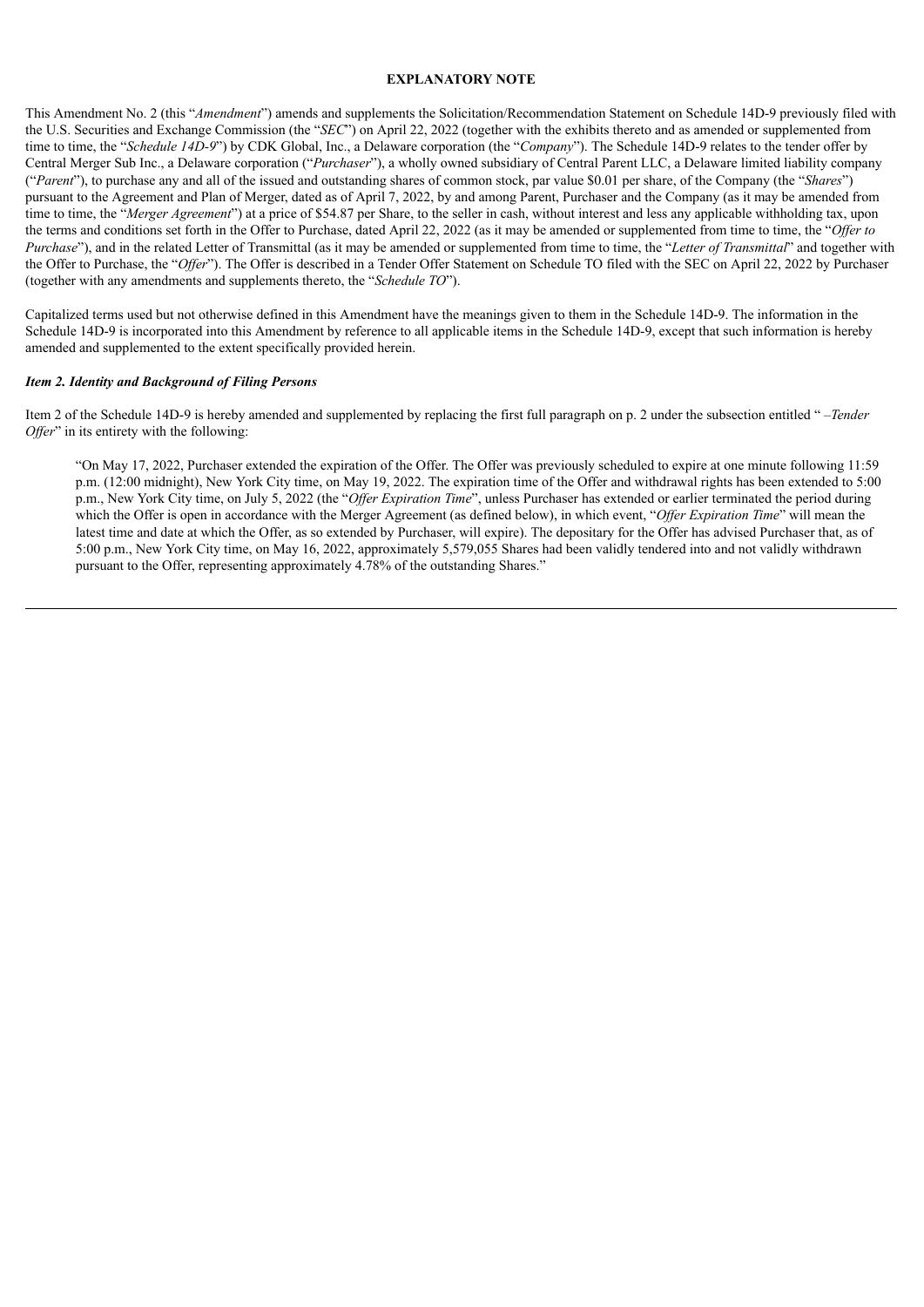#### *Item 8. Additional Information*

Item 8 of the Schedule 14D-9 is hereby amended and supplemented by restating the subsection entitled "–*Legal Proceedings*" in its entirety as follows:

"Since the Schedule 14D-9 was filed, nine complaints have been filed, captioned: *Stein v. CDK Global, Inc., et al.*, No. 1:22-cv-3379 (S.D.N.Y.) (the "Stein Complaint"), Bernstein v. CDK Global, Inc., et al., No. 1:22-cv-03430 (S.D.N.Y.) (the "Bernstein Complaint"), Greenberg v. CDK Global, Inc., et al., No. 1:22-cv-03453 (S.D.N.Y.) (the "Greenberg Complaint"), Morgan v. CDK Global, Inc., et al., No. 1:22-cv-00602 (D. Del.) (the "Morgan Complaint"), Garfield v. Brun, et al., No. 2022-CH-04167 (Ill. Cir. Ct.) (the "Garfield Complaint"), Hopkins v. CDK Global, Inc., et *al.*, No. 1:22-cv-02459 (S.D.N.Y.) (the "*Hopkins Complaint*"), *Whitfield v. CDK Global, Inc., et al.*, No. 2:22-cv-01729 (E.D. Pa.) (the "*Whitfield* Complaint"), Ryan v. CDK Global, Inc., et al., No. 1:22-cv-03671 (S.D.N.Y.) (the "Ryan Complaint"), and Sponder v. CDK Global, Inc., et al., No. 2022-0395 (Del. Ch.) (the "*Sponder Complaint*") (collectively, the "*Complaints*"). On May 6, 2022, the Delaware Court of Chancery denied a motion to expedite claims arising from the Sponder Complaint. Each of the Complaints names the Company and its directors as defendants. The Bernstein, Greenberg and Garfield Complaints also name Brookfield Business Partners L.P. as a defendant, and the Bernstein and Greenberg Complaints additionally name Brookfield Business Corporation as a defendant. The Garfield Complaint also names Brookfield Asset Management as a defendant. The Company has also received two stockholder demand letters, the "Taylor Demand Letter" and the "Kaufmann Demand Letter" (collectively, the "*Demand Letters*").

The Stein, Bernstein, Greenberg, Morgan, Hopkins, Whitfield, and Ryan Complaints generally allege that CDK and its directors violated federal securities laws by failing to disclose material information in the Schedule 14D-9. The Garfield Complaint generally alleges violations of Illinois tort and securities laws, and the Sponder Complaint generally alleges breaches of fiduciary duty under Delaware law. The Complaints generally seek, among other things, either to enjoin the Company from proceeding with the Offer and the closing of the Transaction unless and until allegedly omitted material information is disclosed or, in the event the Transaction is consummated, rescinding it and recovering rescissory damages. The Complaints also seek a declaration that the defendants violated the securities laws and an award of plaintiffs' costs, including reasonable allowance for attorneys' fees and costs. The Demand Letters generally seek that certain allegedly omitted information in the Schedule 14D-9 be disclosed. The Company believes that the plaintiffs' allegations are without merit and intends to defend against them vigorously."